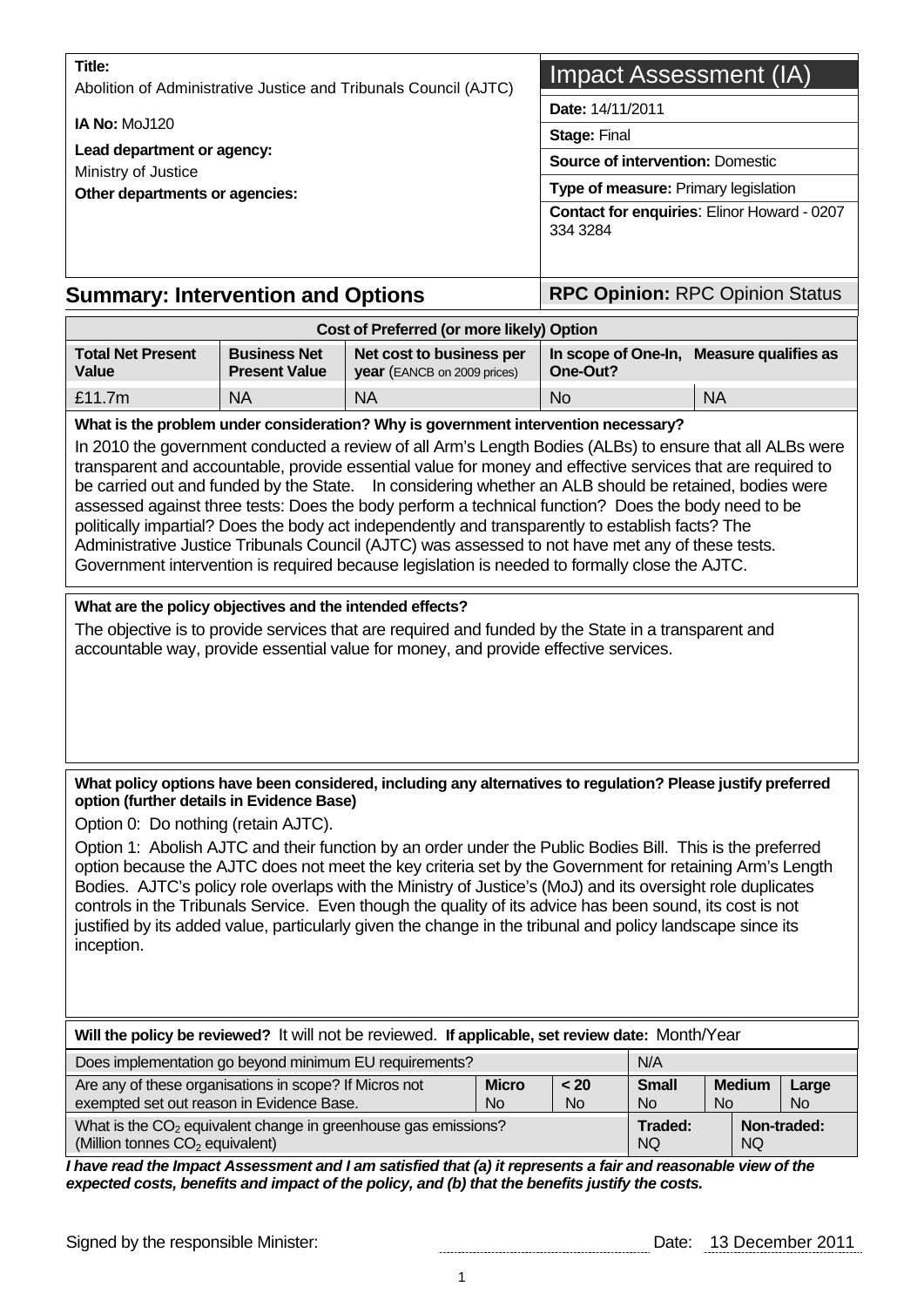# **Summary: Analysis & Evidence Policy Option 1**

**Description:** 

#### **FULL ECONOMIC ASSESSMENT**

| <b>Price Base</b><br><b>PV Base</b>                                                                                                                                                                                                                                                                                                                                                                                                                                                                                                                                                                                                                                                                                                                                      |                  | <b>Time Period</b> |                                                   |       | Net Benefit (Present Value (PV)) (£m)                        |                                                              |                                         |                                      |  |  |
|--------------------------------------------------------------------------------------------------------------------------------------------------------------------------------------------------------------------------------------------------------------------------------------------------------------------------------------------------------------------------------------------------------------------------------------------------------------------------------------------------------------------------------------------------------------------------------------------------------------------------------------------------------------------------------------------------------------------------------------------------------------------------|------------------|--------------------|---------------------------------------------------|-------|--------------------------------------------------------------|--------------------------------------------------------------|-----------------------------------------|--------------------------------------|--|--|
| <b>Year 2012</b>                                                                                                                                                                                                                                                                                                                                                                                                                                                                                                                                                                                                                                                                                                                                                         | <b>Year 2012</b> |                    | Years 10                                          | Low:  | High:                                                        |                                                              | Best Estimate: £11.7m                   |                                      |  |  |
| COSTS (£m)                                                                                                                                                                                                                                                                                                                                                                                                                                                                                                                                                                                                                                                                                                                                                               |                  |                    | <b>Total Transition</b><br>(Constant Price)       | Years | <b>Average Annual</b><br>(excl. Transition) (Constant Price) |                                                              |                                         | <b>Total Cost</b><br>(Present Value) |  |  |
| Low                                                                                                                                                                                                                                                                                                                                                                                                                                                                                                                                                                                                                                                                                                                                                                      |                  |                    |                                                   |       |                                                              |                                                              |                                         |                                      |  |  |
| <b>High</b>                                                                                                                                                                                                                                                                                                                                                                                                                                                                                                                                                                                                                                                                                                                                                              |                  |                    |                                                   | 1     |                                                              |                                                              |                                         |                                      |  |  |
| <b>Best Estimate</b>                                                                                                                                                                                                                                                                                                                                                                                                                                                                                                                                                                                                                                                                                                                                                     |                  |                    | £0.3m                                             |       |                                                              | £0.0m                                                        |                                         | £0.3m                                |  |  |
| Description and scale of key monetised costs by 'main affected groups'<br>MOJ would incur possible lump sum redundancy costs of up to £0.3m if 3 permanent staff are not<br>redeployed within the civil service. The extent of staff taking redundancy is unclear, compared to staff<br>redeployment or early retirement, and an estimate is based on the assumption of redundancy.                                                                                                                                                                                                                                                                                                                                                                                      |                  |                    |                                                   |       |                                                              |                                                              |                                         |                                      |  |  |
| Other key non-monetised costs by 'main affected groups'<br>Possible loss of income for AJTC staff if they are made redundant and unable to find positions elsewhere in<br>the economy, however it is assumed that staff and council members would find positions elsewhere.                                                                                                                                                                                                                                                                                                                                                                                                                                                                                              |                  |                    |                                                   |       |                                                              |                                                              |                                         |                                      |  |  |
| <b>BENEFITS (£m)</b>                                                                                                                                                                                                                                                                                                                                                                                                                                                                                                                                                                                                                                                                                                                                                     |                  |                    | <b>Total Transition</b><br>(Constant Price)       | Years |                                                              | <b>Average Annual</b><br>(excl. Transition) (Constant Price) | <b>Total Benefit</b><br>(Present Value) |                                      |  |  |
| Low                                                                                                                                                                                                                                                                                                                                                                                                                                                                                                                                                                                                                                                                                                                                                                      |                  |                    |                                                   |       |                                                              |                                                              |                                         |                                      |  |  |
| High                                                                                                                                                                                                                                                                                                                                                                                                                                                                                                                                                                                                                                                                                                                                                                     |                  |                    |                                                   | 1     |                                                              |                                                              |                                         |                                      |  |  |
| <b>Best Estimate</b>                                                                                                                                                                                                                                                                                                                                                                                                                                                                                                                                                                                                                                                                                                                                                     |                  |                    | £0.3m                                             |       |                                                              | £1.4m                                                        |                                         | £11.9m                               |  |  |
| Description and scale of key monetised benefits by 'main affected groups'<br>On average MOJ would save approximately £1.4m per annum from pay and costs of AJTC operations.<br>Savings from AJTC operations have been uprated with GDP. AJTC staff would receive one-off redundancy<br>payments of up to £0.3m assuming they are not redeployed within the civil service. The extent of staff<br>taking redundancy is unclear, compared to staff redeployment or early retirement, and a best estimate is<br>based on the assumption of redundancy.<br>Other key non-monetised benefits by 'main affected groups'<br>Tribunal users, and users of administrative justice systems, may incur some loss from no longer being able<br>to voice their concerns through AJTC. |                  |                    |                                                   |       |                                                              |                                                              |                                         |                                      |  |  |
| Key assumptions/sensitivities/risks<br>Discount rate (%)<br>3.5<br>Assumes staff receive voluntary redundancy. If staff are redeployed within the civil service there would be<br>no additional pay and pension impacts. Alternatively, if staff receive early retirement, staff in total would<br>receive a one-off payment of up to £0.2m and ongoing pension income of up to £0.06m per year. Assumes<br>staff and members find positions elsewhere. Assumes AJTC closes on 30 September 2012. AJTC<br>spending has been adjusted using the GDP deflators.                                                                                                                                                                                                            |                  |                    |                                                   |       |                                                              |                                                              |                                         |                                      |  |  |
| <b>BUSINESS ASSESSMENT (Option 1)</b>                                                                                                                                                                                                                                                                                                                                                                                                                                                                                                                                                                                                                                                                                                                                    |                  |                    |                                                   |       |                                                              |                                                              |                                         |                                      |  |  |
|                                                                                                                                                                                                                                                                                                                                                                                                                                                                                                                                                                                                                                                                                                                                                                          |                  |                    | Direct impact on business (Equivalent Annual) £m. |       |                                                              |                                                              | In scene of OIOO? Mossure qualifies as  |                                      |  |  |

|                  | Direct impact on business (Equivalent Annual) £m: | In scope of OIOO? | Measure qualifies as |           |
|------------------|---------------------------------------------------|-------------------|----------------------|-----------|
| <b>Costs: NA</b> | <b>Benefits: NA</b>                               | <b>Net: NA</b>    | No                   | <b>NA</b> |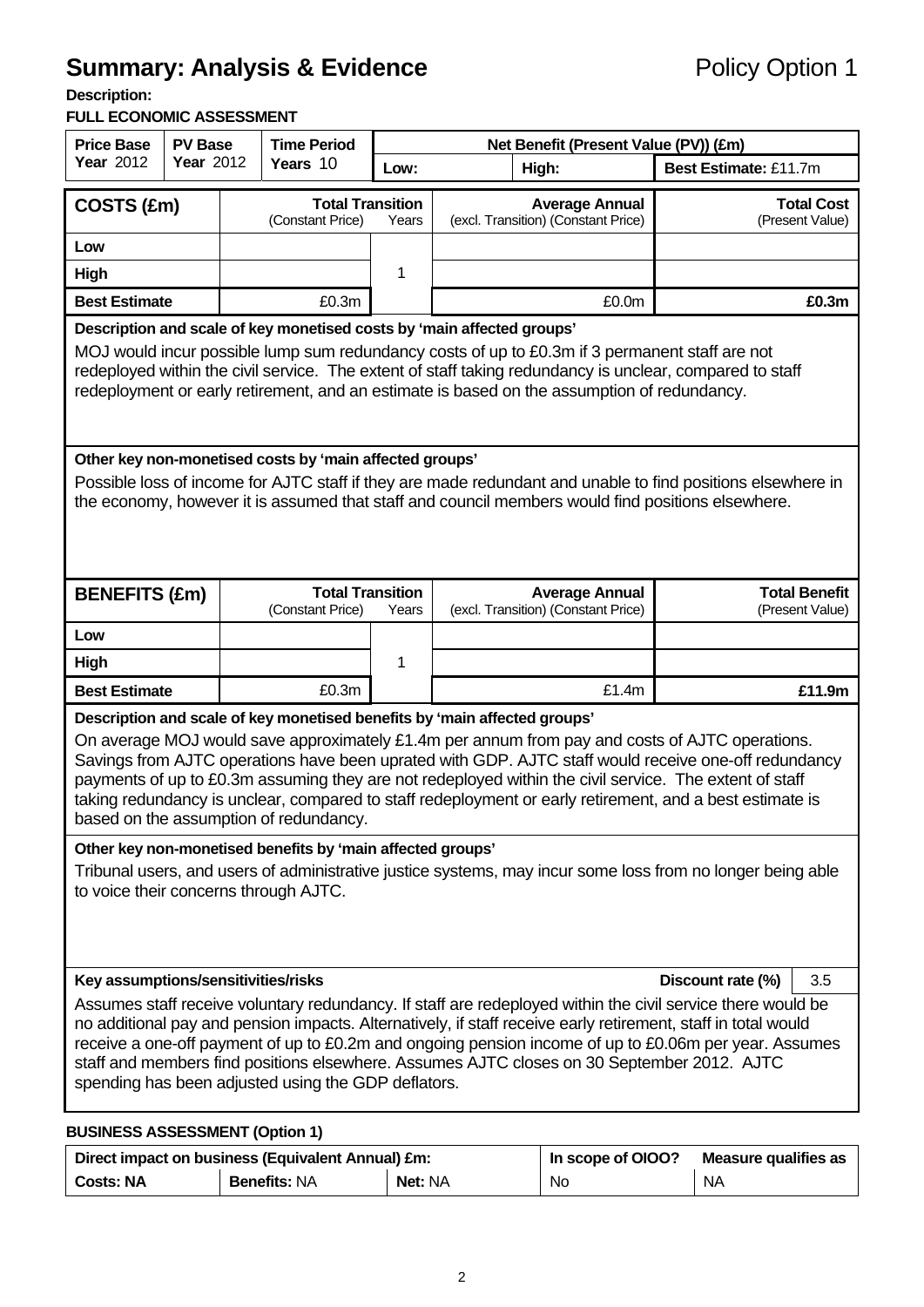## **Evidence Base - Notes**

### **Annual profile of monetised costs and benefits (£m)**

|                                  | Y0  | Y1  | Υ2  | Y3            | Y4  | Y5  | Y6  | Υ7  | Y8  | Y9  |
|----------------------------------|-----|-----|-----|---------------|-----|-----|-----|-----|-----|-----|
| <b>Transition costs</b>          | 0.3 |     |     |               |     |     |     |     |     |     |
| <b>Annual recurring costs</b>    |     |     |     |               |     |     |     |     |     |     |
| <b>Total annual costs</b>        | 0.3 |     |     |               |     |     |     |     |     |     |
| <b>Transition benefits</b>       | 0.3 |     |     |               |     |     |     |     |     |     |
| <b>Annual recurring benefits</b> | 0.6 | 1.3 | 1.3 | 1.4           | 1.4 | 1.5 | 1.5 | 1.5 | 1.6 | 1.6 |
| <b>Total annual benefits</b>     | 0.9 | 1.3 | 1.3 | $1.4^{\circ}$ | 1.4 | 1.5 | 1.5 | 1.5 | 1.6 | 1.6 |

Base year 2012/13

Annual recurring benefits (AJTC operational savings) uprated with GDP deflators

Totals may not sum because of rounding

For non-monetised costs and benefits please see summary sheets and main evidence section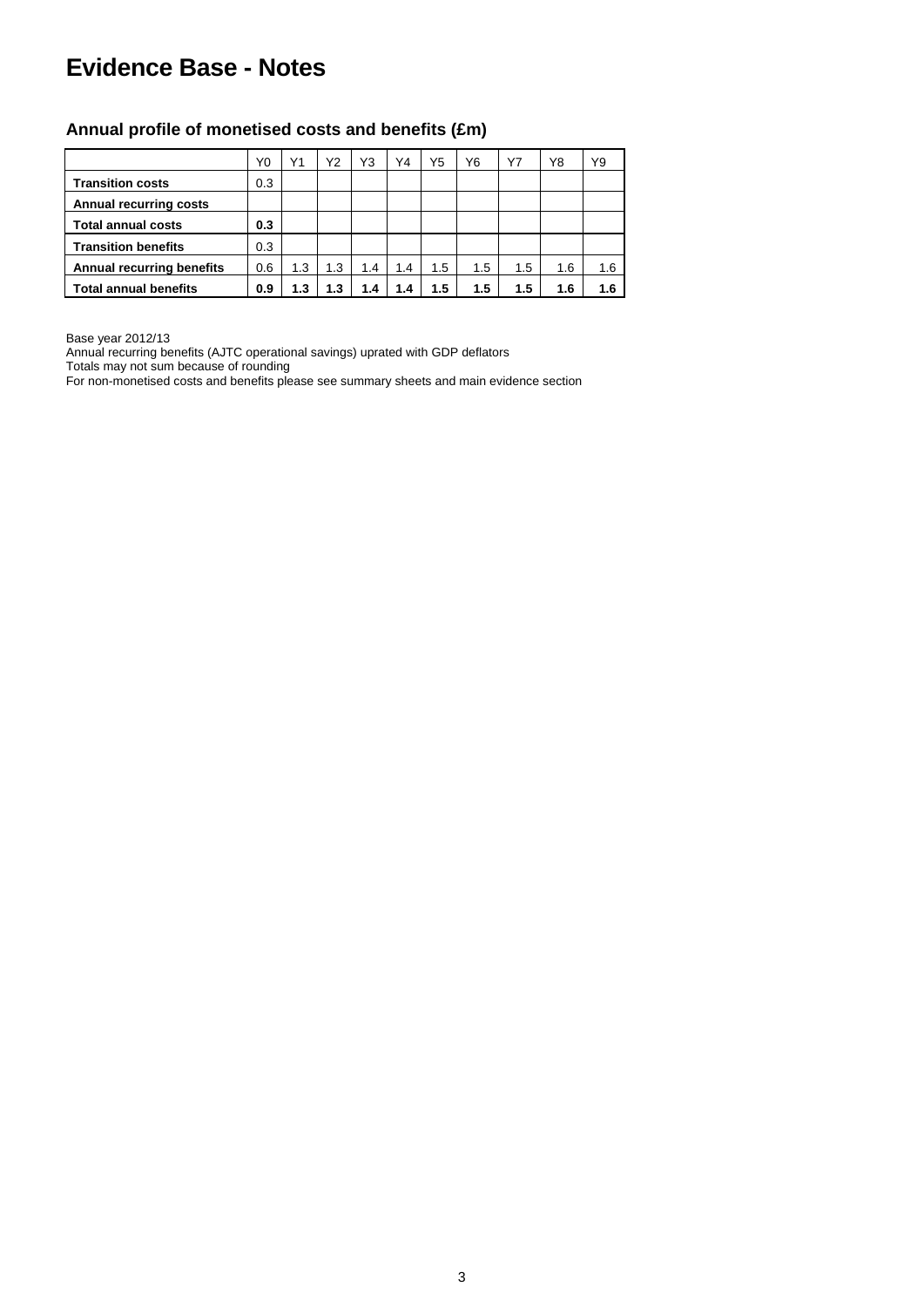## **Evidence Base**

## **1. Introduction**

### **Background**

- 1. The Administrative Justice Tribunals Council (AJTC) is an Advisory Non Departmental Public Body (NDPB) established under the Tribunals, Courts and Enforcement Act 2007 (TCE 2007), replacing, but with wider functions than, the Council on Tribunals which was established in 1958. It covers England, Wales and Scotland.
- 2. The AJTC keeps under review the administrative justice system as a whole with a view to making it accessible, fair and efficient. 'Administrative justice' includes the procedures for government making decisions that affect various aspects of peoples everyday lives, the law that regulates such decision-making, and the systems (such as the various tribunals and ombudsmen) that enable people to challenge these decisions. Administrative justice covers a wide range of areas, for example, decisions on benefits, such as disability living allowance; decisions on asylum applications; and decisions on school admissions and exclusions.
- 3. The AJTC seeks to ensure that the relationships between the courts, tribunals, ombudsmen and alternative dispute resolution providers satisfactorily reflect the needs of users. Its key functions are to keep under review the:
	- overall administrative justice system;
	- constitution and working of the tribunals designated as being under the AJTC's oversight; and
	- constitution and working of statutory inquiries.
- 4. The AJTC currently operates with nine staff altogether.

### **Policy Proposal**

- 5. In 2010 the Cabinet Office led a cross government review of all Arm's Length Bodies (ALBs) in order to increase the transparency and accountability of public bodies and to reduce their number and cost. Cabinet Office worked with departments to agree which ALBs should be abolished, merged, modified or transferred, or whose constitutional arrangements should be reformed.
- 6. All ALBs have been assessed against three criteria:
	- a. Does the body perform a technical function?
	- b. Does the body need to be politically impartial?
	- c. Does the body act independently and transparently to establish facts?
- 7. The Secretary of State for Justice assessed that the AJTC does not perform a technical function, has no requirement to be politically impartial and did not exercise an independent role in determining facts. Therefore, he concluded that the AJTC does not meet any of these three tests and decided to consult on the intention that the AJTC should be abolished.
- 8. The MOJ consulted on the intention to abolish the AJTC and the future oversight of administrative justice policy between July and October 2011 as part of a wider consultation on the proposals in the Public Bodies Bill. After considering the responses to that consultation, the Secretary of State for Justice has decided to abolish the AJTC by an Order under the Public Bodies Act.
- 9. The Secretary of State has decided that the functions of the AJTC are no longer required as they duplicate existing arrangements or are more properly performed by Government. Therefore the retention of the AJTC can no longer be justified against a background of severe financial constraints. MoJ already exercises oversight of the administrative justice system and the development of administrative justice policy. HMCTS already has oversight of HMCTS tribunals. MoJ and HMCTS will continue to exercise these functions after the closure of AJTC. MoJ will also develop oversight of remaining non-HMCTS tribunals and bodies, and will ensure users are at the heart of policy development.
- 10. There will be no impact on businesses from the closure of AJTC.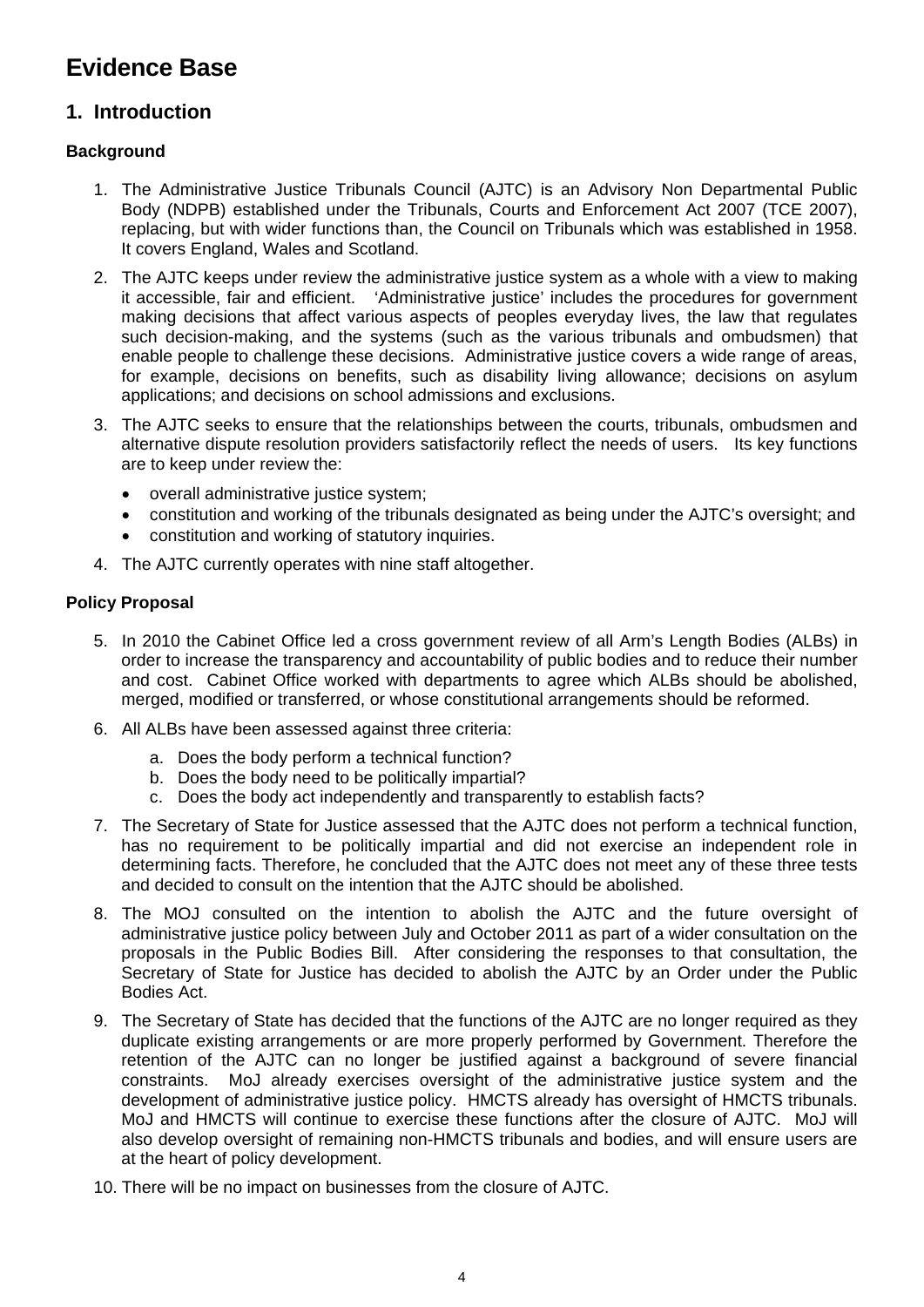#### **Economic Rationale**

- 11. The conventional economic approach to government intervention to resolve a problem is based on efficiency or equity arguments. The government may consider intervening if there are strong enough failures in the way markets operate (e.g. monopolies overcharging consumers) or if there are strong enough failures in existing government interventions (e.g. waste generated by misdirected rules). In both cases the proposed new intervention itself should avoid creating a further set of disproportionate costs and distortions. The government may also intervene for equity (fairness) and redistributional reasons (e.g. to reallocate goods and services to the more needy groups in society).
- 12. These proposals would be justified on the grounds of productive efficiency. The same functions can be carried out by MoJ directly but with the use of fewer resources.

## **2. Cost and Benefits**

- 13. This Impact Assessment identifies both monetised and non-monetised impacts on individuals, groups and businesses in the UK, with the aim of understanding what the overall impact to society might be from implementing these options. The costs and benefits of each option are compared to the do nothing option. Impact Assessments place a strong emphasis on valuing the costs and benefits in monetary terms (including estimating the value of goods and services that are not traded). However there are important aspects that cannot sensibly be monetised. These might include how the proposal impacts differently on particular groups of society or changes in equity and fairness, either positive or negative.
- 14. The MOJ has been able to monetise some of the costs and benefits from closing the AJTC, mainly those associated with staff and operational costs. Some costs are not possible to quantify such as impacts on users and some of the functions that are taken within MoJ, although these are expected to be minor. A quantitative assessment would require specific data and information that is unknown and cannot be estimated with any degree of precision. However, a qualitative assessment of these costs and benefits is provided.

#### **Affected stakeholder groups, organisations and sectors**

15. Groups that are affected by the proposals are:

- MOJ;
- AJTC staff, AJTC Chairman, and members of the Council;
- Tribunal users, and users of administrative justice systems;
- Legal service providers and the justice system.
- 16. There will be no impacts on businesses.

#### **Option 0: Base case (do nothing)**

17. Under this option the AJTC would continue to function. Its annual running costs would continue to be at historic levels of around £1.2 million uprated for inflation. The £1.2 million annual running cost is based on AJTC's 2010/11 allocation adjusted for the percentage under-spend in 2009/10. Some functions would continue to be carried out by the MOJ, HMCTS, and other government departments and the AJTC. These include oversight of MoJ Tribunals and the ongoing review of administrative justice policy.

#### **Option 1: Abolish AJTC**

#### **Description**

18. This option would be to abolish AJTC by an order made under the Public Bodies Bill. The AJTC's 'oversight' functions, especially in relation to tribunals and statutory inquiries (in practice inquiries relating to land use), are no longer considered vital to public service delivery. The development of administrative justice policy is a government function so a separate source of advice from an advisory body is no longer necessary. The MOJ will continue to take a clear lead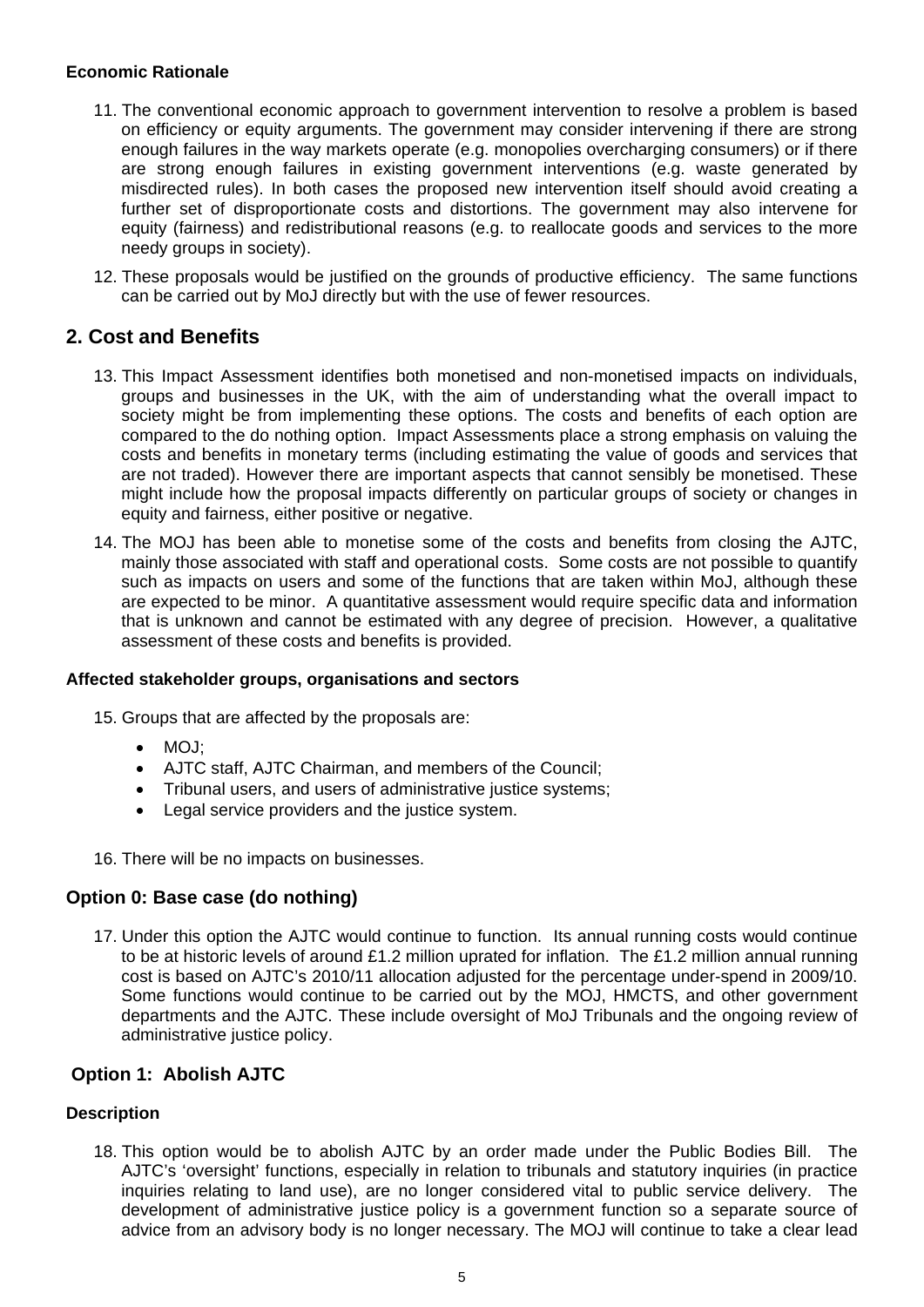in government on the development of administrative justice policy and will work proactively with other government departments with responsibilities in this area to ensure a coherent and consistent approach is taken in policy development.

19. There is an existing dedicated policy team within MoJ, with effective links to other government departments, including the Cabinet Office, which leads on ombudsman policy. The team is well placed to influence the development of policy from the outset, to ensure administrative justice is a key part of the wider justice reform agenda, and to have oversight of the wider system.

## **Costs of Option 1**

#### *Costs to Ministry of Justice (MoJ)*

- 20. AJTC currently operates with nine staff, six of which are permanent MoJ staff. MoJ will incur redundancy or early retirement costs if permanent staff are not redeployed to other posts within the civil service. It is likely that three of the permanent staff will be redeployed within the civil service so it is assumed there will be no exit costs for these staff. The position is less certain for the three remaining permanent staff, and the associated costs would depend on whether they are redeployed, made redundant, or take early retirement. For the purpose of this IA, it is assumed all three staff will be made redundant at a one-off cost to MoJ of £0.3 million in 2012/13. However, if the staff were to receive early retirement, MoJ would incur a one-off cost of £0.2 million in 2012/13 and ongoing pension costs of up to £60,000 per year until early retirees reached 60 years of age. Alternatively, staff may be redeployed, in which case there would be no additional costs to MoJ.
- 21. MoJ will incur some additional administrative costs from closing the AJTC. The MOJ has not been able to monetise these but they are likely to be minimal.
- 22. It is assumed that the MOJ will take on a small amount of additional work from AJTC after it is abolished. It is assumed that no additional staff will be hired, and therefore there is no extra financial cost to the MOJ. However, any additional work undertaken by MoJ as a result of the AJTC being abolished will represent a non-monetised economic cost in that resource would be transferred from an alternative MoJ activity of less priority.

#### *Costs to AJTC staff, the Chairman and members of the Council*

- 23. Assuming AJTC staff are made redundant or take early retirement, they would incur a reduction in income if they are unable to find alternative positions elsewhere in the economy with a similar salary. Assuming three permanent staff will be made redundant and not able to find alternative positions their loss in income would be approximately £0.2 million in total. However, any reduction in income would be at least partly offset by the redundancy or early retirement payments. The net impact on the staff from forgone income would depend on how long they remain unemployed for. For example, it may be that staff would find alternative jobs immediately after termination, in which case, they would continue to receive ongoing income, as well as a redundancy payment, resulting in an overall benefit. It is not possible to quantify the extent of this cost as the duration of unemployment for staff is unknown.
- 24. Members of AJTC collectively receive remuneration of approximately £0.3 million per annum. They may incur a reduction in their income if they do not find alternative positions with a similar level of remuneration.

#### *Costs to tribunal users, and users of administrative justice systems*

25. It is possible that tribunal users and users of administrative justice systems would lose an outlet to voice their concerns. However, this impact is expected to be mitigated by the existence of tribunal user groups within HMCTS which act as a forum for users to articulate concerns and inform improvements that will meet customer needs. The MoJ Justice Policy Group is well placed to provide oversight of the administrative justice system and work with colleagues within MOJ, and other government departments, to consider users' needs and views during policy development and service delivery. Justice Policy Group officials are able to provide Ministers with balanced and impartial advice, drawing on expert advice as required about the development of administrative justice policy.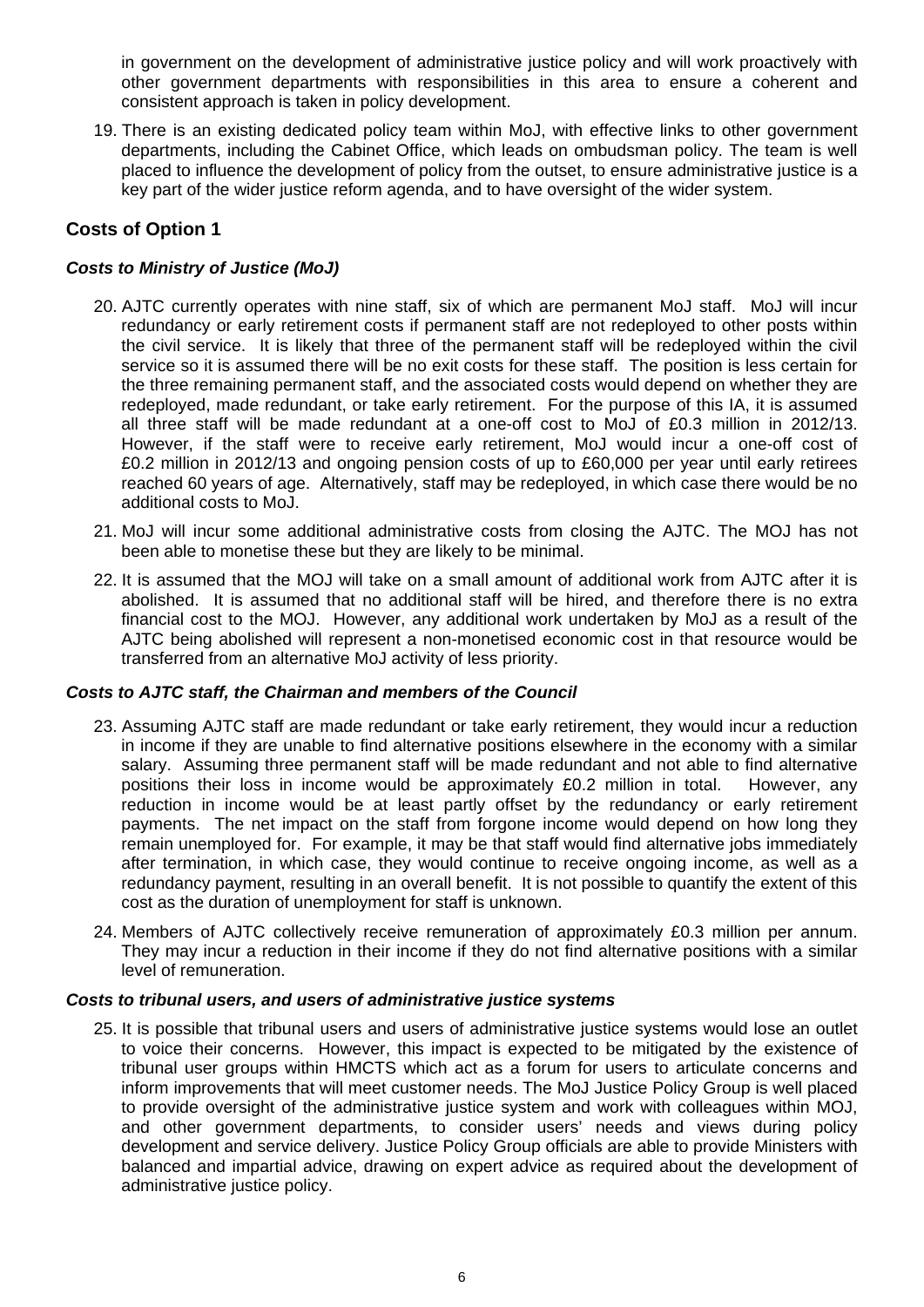#### **Legal service providers and the justice system**

26. No impacts on case volumes or outcomes are expected.

#### **Benefits of Option 1**

#### *Benefits to Ministry of Justice*

- 27. The MOJ will benefit from no longer funding AJTC. It is assumed that annual running costs would continue to be at historic levels of around  $£1.2$  million per annum, uprated for inflation. The £1.2 million cost is based on AJTC's 2010/11 allocation, adjusted for the percentage under-spend in 2009/10. It is estimated that over the ten year appraisal period MoJ would save approximately £14.0 million. $1$
- 28. It is assumed there would be no additional savings to MoJ from reduced building rental costs. However there might be some savings in future and this would depend on lease conditions. MoJ currently rents an entire building where AJTC operates in part of it at a cost of approximately £0.1 million per annum. The lease is expected to expire in September 2013 and no rental savings will be realised before then. The level of savings after September 2013 will depend on whether MoJ would be able to sublet the AJTC's part of the building.

#### *Benefits to AJTC Staff, the Chairman and members of the Council*

29. As set out above, it is assumed that three AJTC staff will be redeployed and no additional benefits will be incurred. As discussed above, another three AJTC staff are assumed to be made redundant and will receive redundancy one-off payments of up to £0.3 million in 2012/13. However, it may be that these staff receive early retirement instead. This would result in a oneoff payment of up to £0.2 million, and ongoing pension payments of up to £60,000 per year in total until early retirees reached 60 years of age. Alternatively, it may be that all staff would be redeployed within the civil service. In this case, there would be no additional benefits. As discussed above, the extent to which redundancy payouts raise a benefit would depend on the time taken to find alternative positions.

#### **Legal service providers and the justice system**

30. No impacts on case volumes or outcomes are expected.

#### *Benefits to wider economy and society*

31. If AJTC duplicates some functions that MoJ and other government departments carry out with fewer resources, there may be efficiency gains for the wider UK economy.

#### **Net Impact of Option 1 & Summary of Options**

- 32. It is expected that the benefits of Option 1 outweigh the costs as some of the functions carried out by AJTC are replicated by other functions carried out in MoJ and other government departments. Furthermore, any costs to staff arising from redundancy might be offset depending on how long it would take to find alternative positions. It is expected that the overall outcome would increase efficiency within the economy.
- 33. Option 1 is preferred as it meets government objectives to increase the transparency and accountability of public bodies and to reduce their number and cost. The AJTC does not meet government's criteria for the retention of ALBs.

<sup>&</sup>lt;sup>1</sup> This is the sum of benefits over the 10 year period, uprated with GDP. This figure has not been discounted.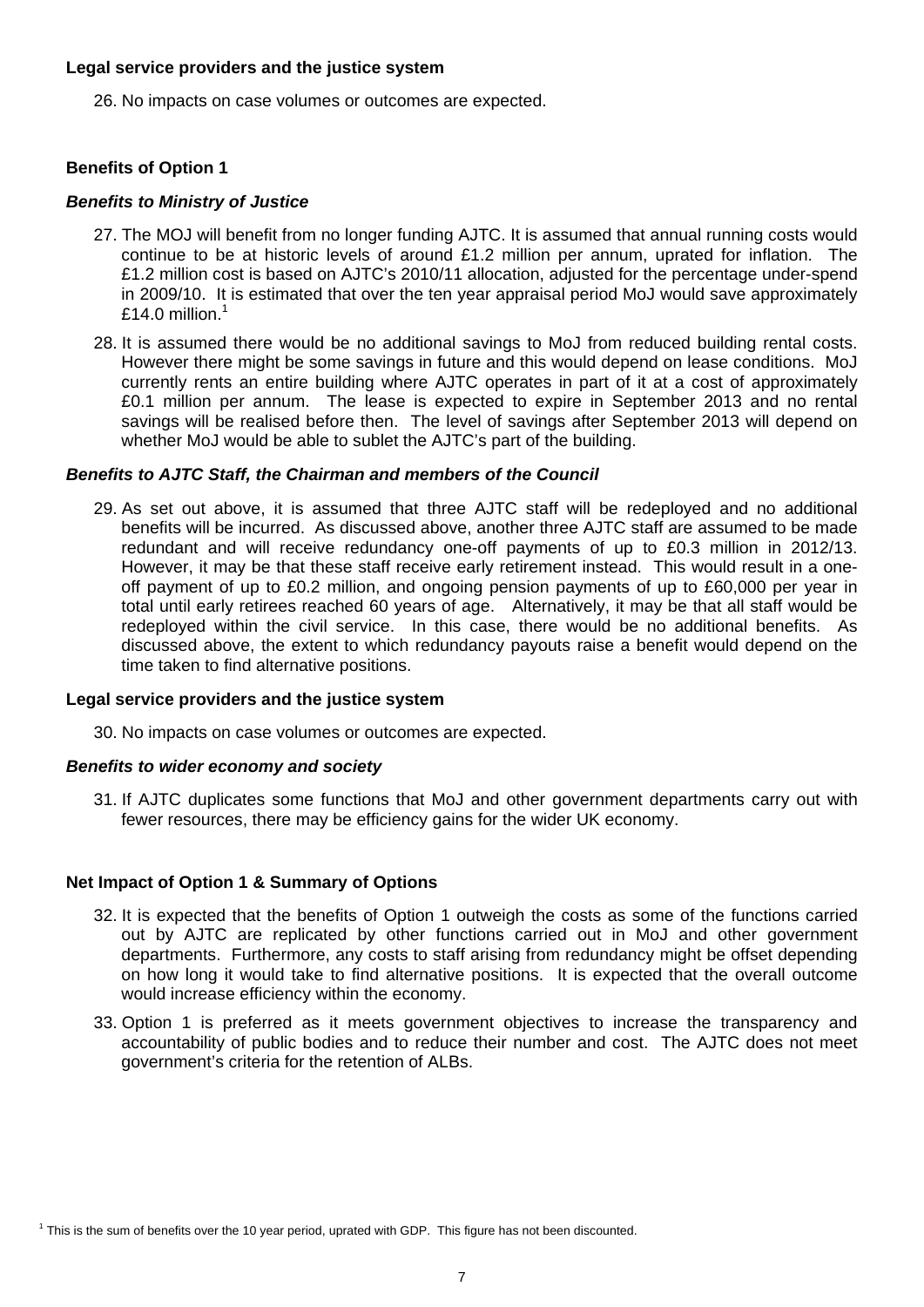#### **Risks and Assumptions**

- 34. For the purposes of quantifying impacts in this Impact Assessment, MoJ has made the following assumptions:
	- A closure date of 30 September 2012 for the purposes of costing this date could change and depends on when the Public Bodies Bill is approved by Parliament;
	- A 2010/11 budget of £1.2 million based on AJTC's 2010/11 allocation adjusted for the percentage under-spend in 2009/10;
	- It is assumed that three staff will be redeployed, and another three staff will be made redundant with a one-off payout of up to £0.3 million in 2012/13. There is a possibility that some of these staff would receive early retirement instead of redundancy. In this case, there would be a one-off payment of up to £0.2 million and an ongoing pension of up to a combined total of £60,000 per year until early retirees reach 60 years of age. There is also a possibility that all staff would be redeployed, in which case there would be no additional costs or benefits;
	- AJTC running costs and voluntary redundancy and early retirement payments have been uprated for inflation using HM Treasury's GDP deflators;
	- A ten year appraisal period running from 2012/13 to 2021/22 with 2012/13 as the base year; and
	- The present values of costs and benefits have been calculating using a 3.5% discount factor.
- 35. Variations in the assumptions above will change the associated costs and benefits but are not expected to significantly change the net impact of the closure of AJTC.
- 36. It has been assumed that the Public Bodies Bill allows the Secretary of State to abolish certain public bodies through secondary legislation and that the government will abolish the AJTC after Royal Assent via secondary legislation.
- 37. It has been assumed that a separate advisory body is no longer necessary for the effective and efficient delivery of public services as the Secretary of State decided that the AJTC did not meet the three tests outlined in paragraph 6. It has also been assumed that any functions currently exercised by the AJTC will be carried out within existing MoJ/ Whitehall departments' resources. No additional costs to the Courts, Probation, Prisons, Legal Aid and Crown Prosecution Service are anticipated.

## **3. One-In One-Out**

38. Abolishing the AJTC is not a regulatory proposal and there are no business impacts. Therefore it is not within the scope of the One-In One-Out policy.

## **4. Enforcement and Implementation**

39. The policy will be implemented by legislation. An order will be made under the Public Bodies Act to abolish the AJTC. Prior to abolition we will work together with the AJTC to effect an orderly closure, MoJ Justice Policy Group officials will discuss, with AJTC colleagues, how best to take forward work currently undertaken by the AJTC.

## **5. Specific Impact Tests**

#### **Equality Impact Assessment**

40. The revised Equality Impact Assessment (EIA) is attached in Annex Two.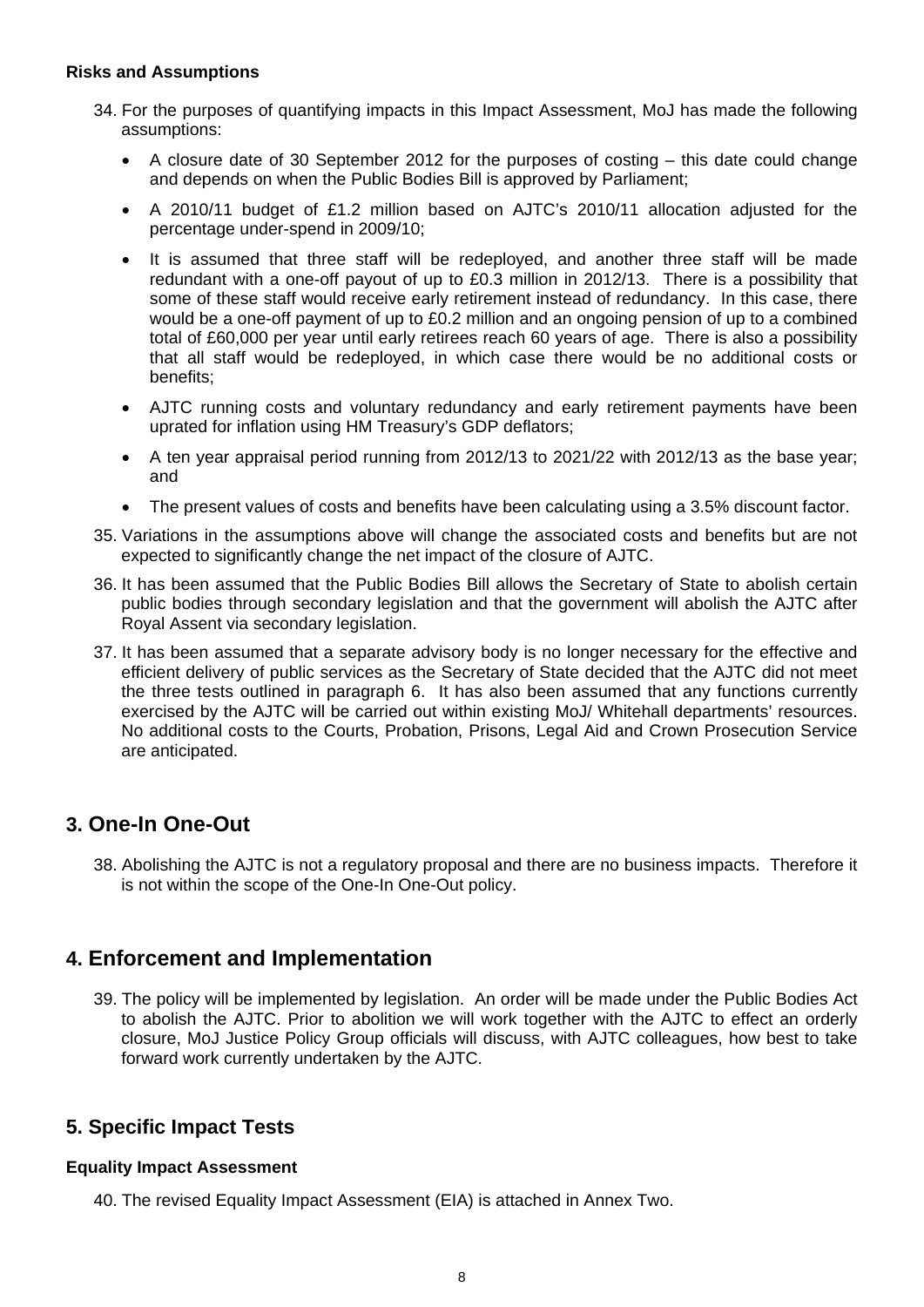#### **Competition Assessment**

- 41. The impact is not significant on competition.
- 42. The proposal does not:
	- Directly limit the number or range of suppliers (or providers);
	- Indirectly limit the number or range of suppliers (e.g. by altering demand):
	- Limit the ability of suppliers to compete;
	- Limit suppliers' incentives to compete vigorously.

#### **Small Firms Impact Test**

43. The impact is not significant on small firms as the AJTC is public sector focussed and most office supplies are provided to the AJTC through MoJ central contracts. The proposals do not impose additional costs on small business.

#### **Carbon Assessment**

44. The impact on the emission of Greenhouse Gases is negligible. There may be a small reduction in energy use as the office spaces in London and Edinburgh will not be used for AJTC work. People may have to travel more or less if they find alternative work but that is uncertain.

#### **Other Environment**

45. This is not broadly applicable as the policy will not:

- lead to a change in the financial costs or environmental and health impacts of waste management;
- impact significantly on air quality;
- involve any material change to the appearance of the landscape or townscape;
- change the degree of water pollution; levels of abstraction of water; exposure to flood risk;
- disturb or enhance habitat or wildlife;
- affect the number of people exposed to noise or the levels of exposure.

#### **Health Impact Assessment**

46. The policy will not have a significant impact on human health. In the short term, the policy may affect the health of those staff directly affected by the decision to close the AJTC, and may possibly affect the appointed part time members. Therefore there is unlikely to be a significant demand on health and social care services.

#### **Human Rights**

47. The policy is compliant with the Human Rights Act.

#### **Justice Impact Test**

48. There is no impact on Legal Aid or on the wider justice system (e.g. courts and tribunals, prisons and offender management).

#### **Rural proofing**

49. This policy is unlikely to have a different impact in rural areas, because the AJTC is not a direct provider of services to the public: it provides advice to ministers/ departments and officials.

#### **Sustainable Development**

50. The government has committed to five principles of sustainable development:

- Living within environmental limits;
- **Ensuring a strong, healthy and just society;**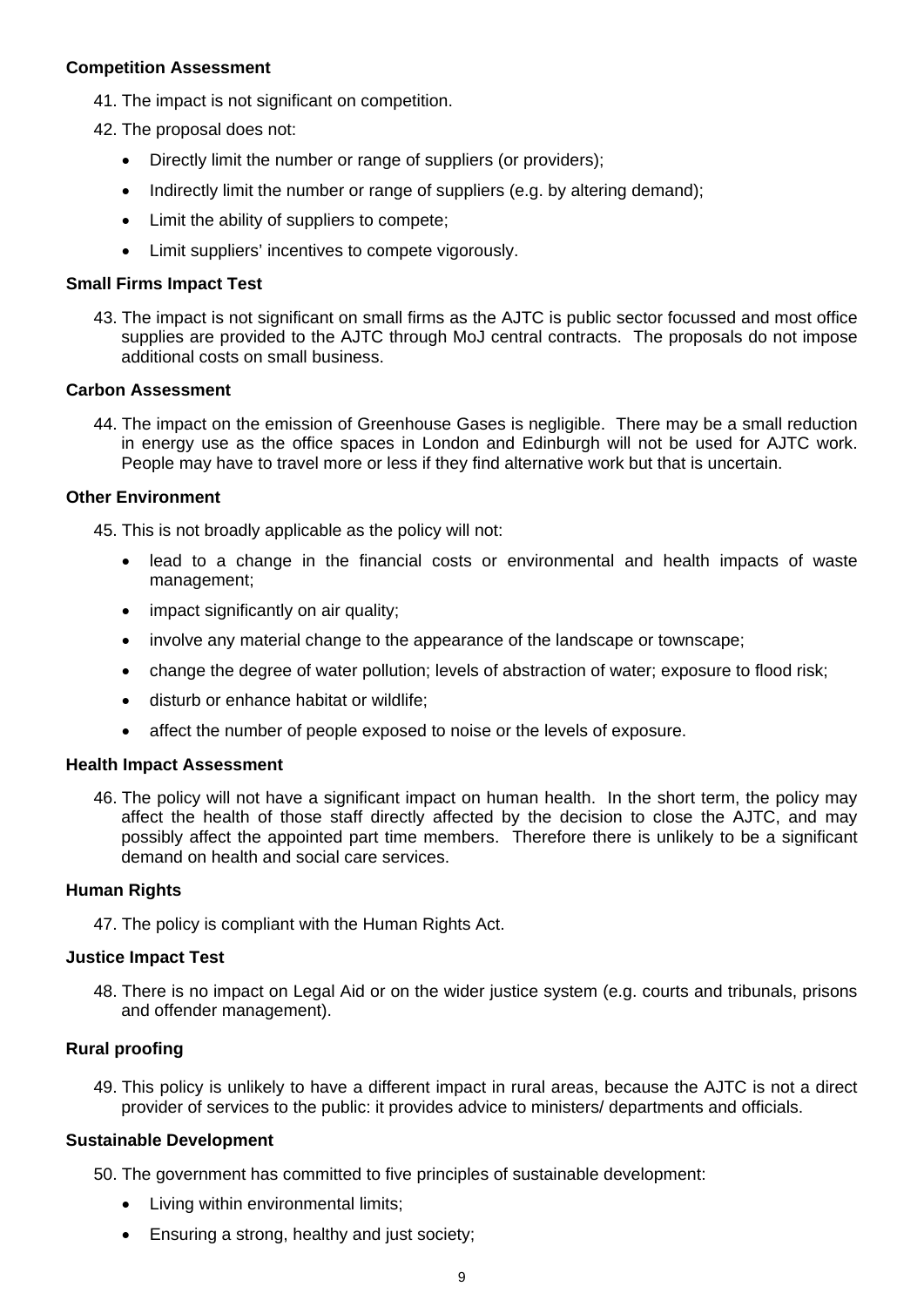- Achieving a sustainable economy;
- Promoting good governance;
- Using sound science responsibly.
- 51. This proposal supports the principles of ensuring a just society; achieving a sustainable economy and promoting good governance.